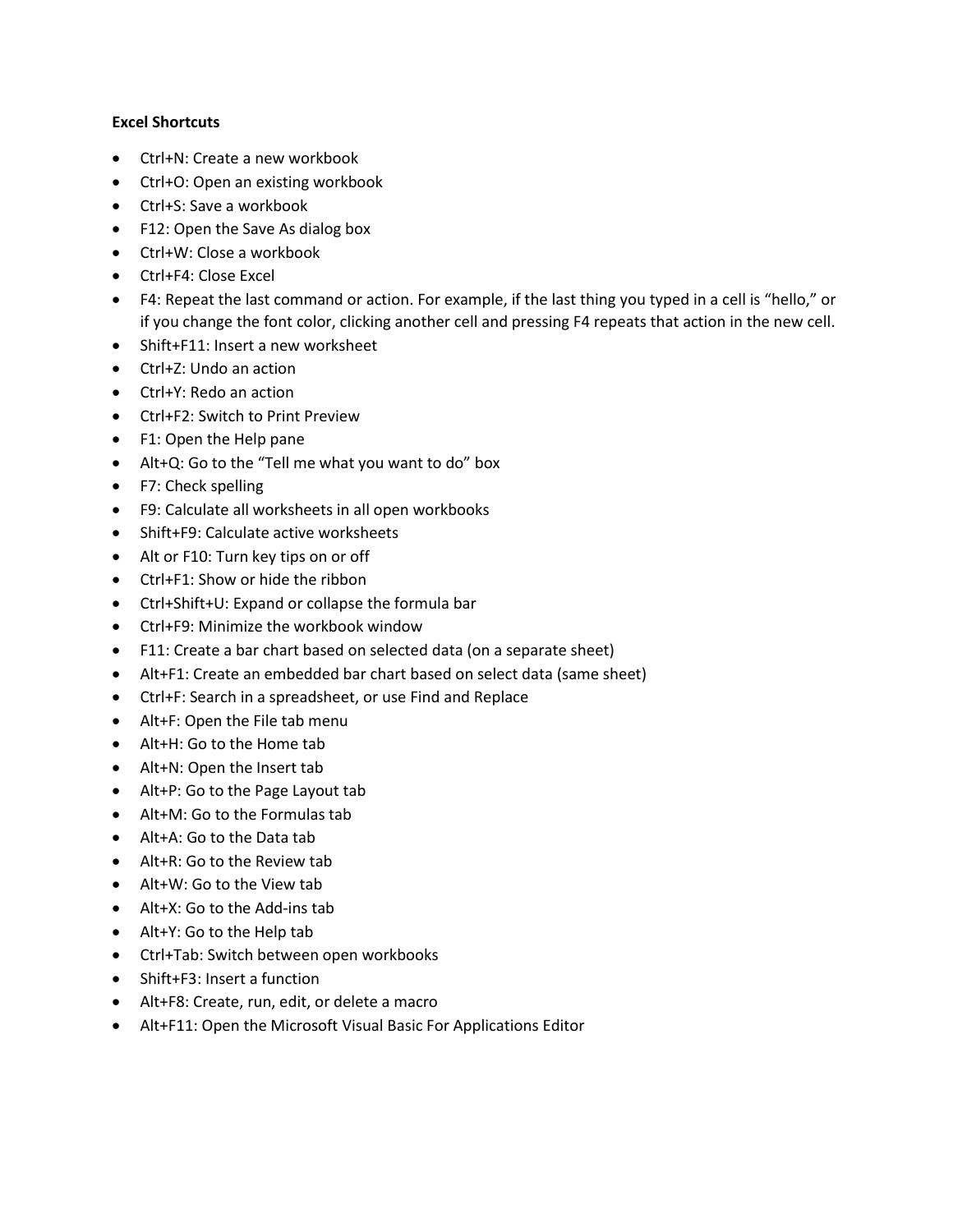## **Moving Around in a Worksheet or Cell**

You can use keyboard shortcuts to easily navigate throughout your worksheet, within a cell, or throughout your entire workbook.

- Left/Right Arrow: Move one cell to the left or right
- Ctrl+Left/Right Arrow: Move to the farthest cell left or right in the row
- Up/Down Arrow: Move one cell up or down
- Ctrl+Up/Down Arrow: Move to the top or bottom cell in the column
- Tab: Go to the next cell
- Shift+Tab: Go to the previous cell
- Ctrl+End: Go to the most bottom right used cell
- F5: Go to any cell by pressing F5 and typing the cell coordinate or cell name.
- Home: Go to the leftmost cell in the current row (or go to the beginning of the cell if editing a cell)
- Ctrl+Home: Move to the beginning of a worksheet
- Page Up/Down: Move one screen up or down in a worksheet
- Alt+Page Up/Down: Move one screen to the right or left in a worksheet
- Ctrl+Page Up/Down: Move to the previous or next worksheet

# **Selecting Cells**

You may have noticed from the previous section you use the arrow keys to move between cells, and the Ctrl key to modify that movement. Using the Shift key to modify the arrow keys lets you extend your selected cells. There are also a few other combos for speeding up selection, as well.

- Shift+Left/Right Arrow: Extend the cell selection to the left or right
- Shift+Space: Select the entire row
- Ctrl+Space: Select the entire column
- Ctrl+Shift+Space: Select the entire worksheet

# **Editing Cells**

Excel also provides some keyboard shortcuts for editing cells.

- F2: Edit a cell
- Shift+F2: Add or edit a cell comment
- Ctrl+X: Cut contents of a cell, selected data, or selected cell range
- Ctrl+C or Ctrl+Insert: Copy contents of a cell, selected data, or selected cell range
- Ctrl+V or Shift+Insert: Paste contents of a cell, selected data, or selected cell range
- Ctrl+Alt+V: Open the Paste Special dialog box
- Delete: Remove the contents of a cell, selected data, or selected cell range
- Alt+Enter: Insert a hard return within a cell (while editing a cell)
- F3: Paste a cell name (if cells are named in the worksheet)
- Alt+H+D+C: Delete column
- Esc: Cancel an entry in a cell or the formula bar
- Enter: Complete an entry in a cell or the formula bar